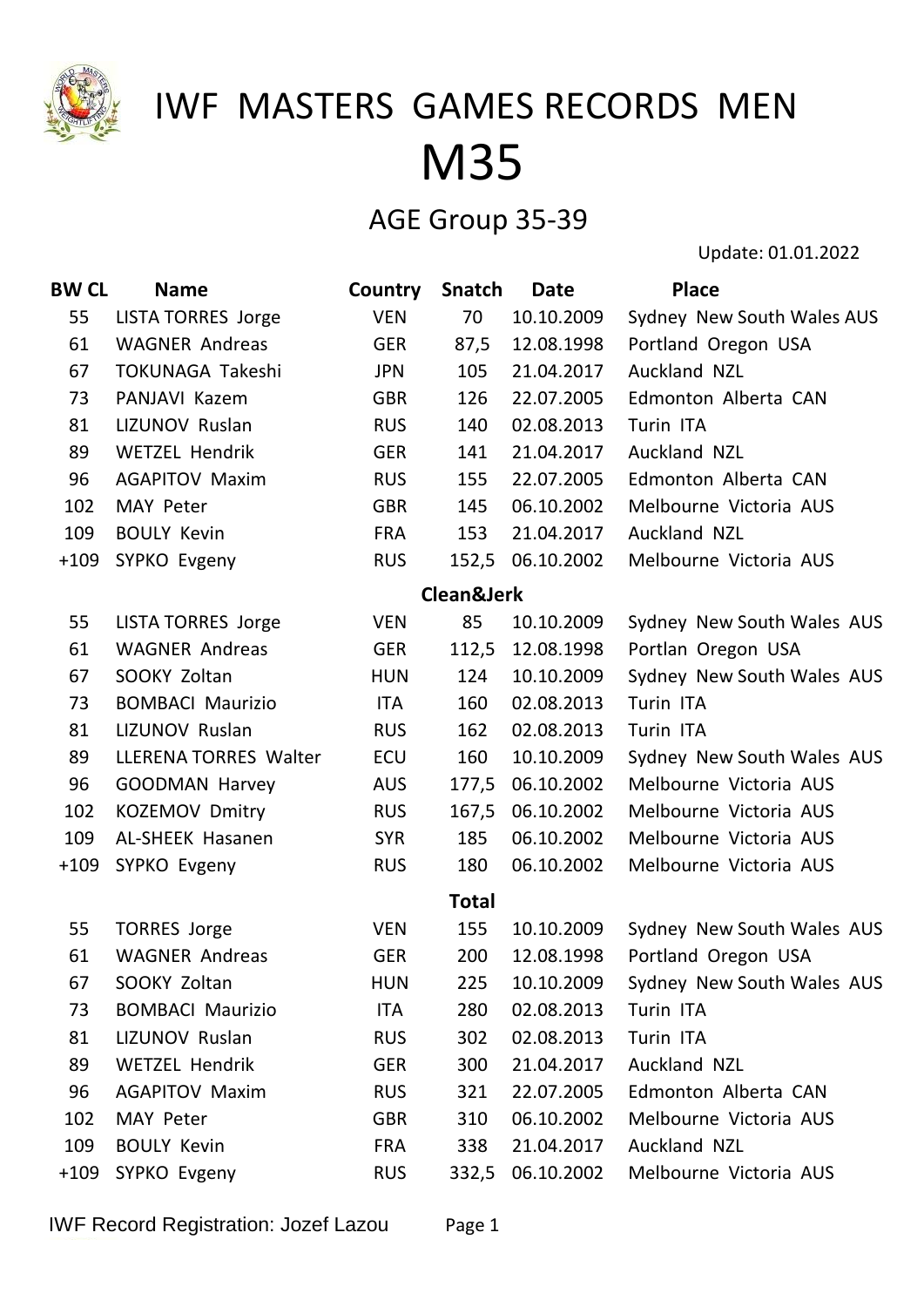

#### AGE Group 40-44

| <b>BW CL</b> | <b>Name</b>                  | Country    | <b>Snatch</b> | <b>Date</b> | <b>Place</b>               |
|--------------|------------------------------|------------|---------------|-------------|----------------------------|
| 55           | <b>HAMZE SAGHAI Hossein</b>  | IRI        | 70            | 21.04.2017  | <b>Auckland NZL</b>        |
| 61           | <b>FARFAN Josue</b>          | <b>VEN</b> | 97            | 10.10.2009  | Sydney New South Wales AUS |
| 67           | <b>SARKISIAN Yourik</b>      | <b>AUS</b> | 115           | 06.10.2002  | Melbourne Victoria AUS     |
| 73           | MOUSAVIAN Seyed Reza         | <b>IRI</b> | 115           | 10.10.2009  | Sydney New South Wales AUS |
| 81           | <b>MANNIRONI Sergio</b>      | ITA        | 121           | 10.10.2009  | Sydney New South Wales AUS |
| 89           | <b>MORGAN David</b>          | <b>GBR</b> | 140           | 22.07.2005  | Edmonton Alberta CAN       |
| 96           | <b>ROTT Attila</b>           | <b>HUN</b> | 135           | 10.10.2009  | Sydney New South Wales AUS |
| 102          | MARTYNYUK Vasyl              | <b>UKR</b> | 140           | 10.10.2009  | Sydney New South Wales AUS |
| 109          | <b>ARESHKA Dzmitry</b>       | <b>BLR</b> | 152           | 02.08.2013  | Turin ITA                  |
| $+109$       | <b>SUSHCHAK Vladimir</b>     | <b>RUS</b> | 166           | 02.08.2013  | Turin ITA                  |
|              |                              |            | Clean&Jerk    |             |                            |
| 55           | <b>HAMZE SAGHAI Hossein</b>  | IRI        | 90            | 21.04.2017  | <b>Auckland NZL</b>        |
| 61           | <b>FARFAN Josue</b>          | <b>VEN</b> | 119           | 10.10.2009  | Sydney New South Wales AUS |
| 67           | <b>SARKISIAN Yourik</b>      | <b>AUS</b> | 145           | 06.10.2002  | Melbourne Victoria AUS     |
| 73           | <b>KAYSHEV Alexey</b>        | <b>RUS</b> | 137           | 02.08.2013  | Turin ITA                  |
| 81           | <b>AMIRTHANOV Mirzammago</b> | <b>RUS</b> | 150           | 12.08.1998  | Portland Oregon USA        |
| 89           | <b>MORGAN David</b>          | <b>GBR</b> | 162           | 22.07.2005  | Edmonton Alberta CAN       |
| 96           | RIEF Karlheinz               | <b>GER</b> | 165           | 12.08.1998  | Portland Oregon USA        |
| 102          | MARTYNYUK Vasyl              | <b>UKR</b> | 166           | 10.10.2009  | Sydney New South Wales AUS |
| 109          | <b>ARESHKA Dzmitry</b>       | <b>BLR</b> | 190           | 02.08.2013  | Turin ITA                  |
| $+109$       | <b>SUSHCHAK Vladimir</b>     | <b>RUS</b> | 192           | 02.08.2013  | Turin ITA                  |
|              |                              |            | <b>Total</b>  |             |                            |
| 55           | <b>HAMZE SAGHAI Hossein</b>  | IRI        | 160           | 21.04.2017  | Auckland NZL               |
| 61           | <b>FARFAN Josue</b>          | <b>VEN</b> | 216           | 10.10.2009  | Sydney New South Wales AUS |
| 67           | SARKISIAN Yourik             | <b>AUS</b> | 260           | 06.10.2002  | Melbourne Victoria AUS     |
| 73           | MOUSAVIAN Seyed Reza         | IRI        | 251           | 10.10.2009  | Sydney New South Wales AUS |
| 81           | <b>AMIRTHANOV Mirzammago</b> | <b>RUS</b> | 270           | 12.08.1998  | Portland Oregon USA        |
| 89           | <b>MORGAN David</b>          | <b>GBR</b> | 302           | 22.07.2005  | Edmonton Alberta CAN       |
| 96           | RIEF Karlheinz               | <b>GER</b> | 295           | 12.08.1998  | Portland Oregon USA        |
| 102          | MARTYNYUK Vasyl              | <b>UKR</b> | 306           | 10.10.2009  | Sydney New South Wales AUS |
| 109          | <b>ARESHKA Dzmitry</b>       | <b>BLR</b> | 342           | 02.08.2013  | Turin ITA                  |
| $+109$       | SUSHCHAK Vladimir            | <b>RUS</b> | 358           | 02.08.2013  | Turin ITA                  |
|              |                              |            |               |             |                            |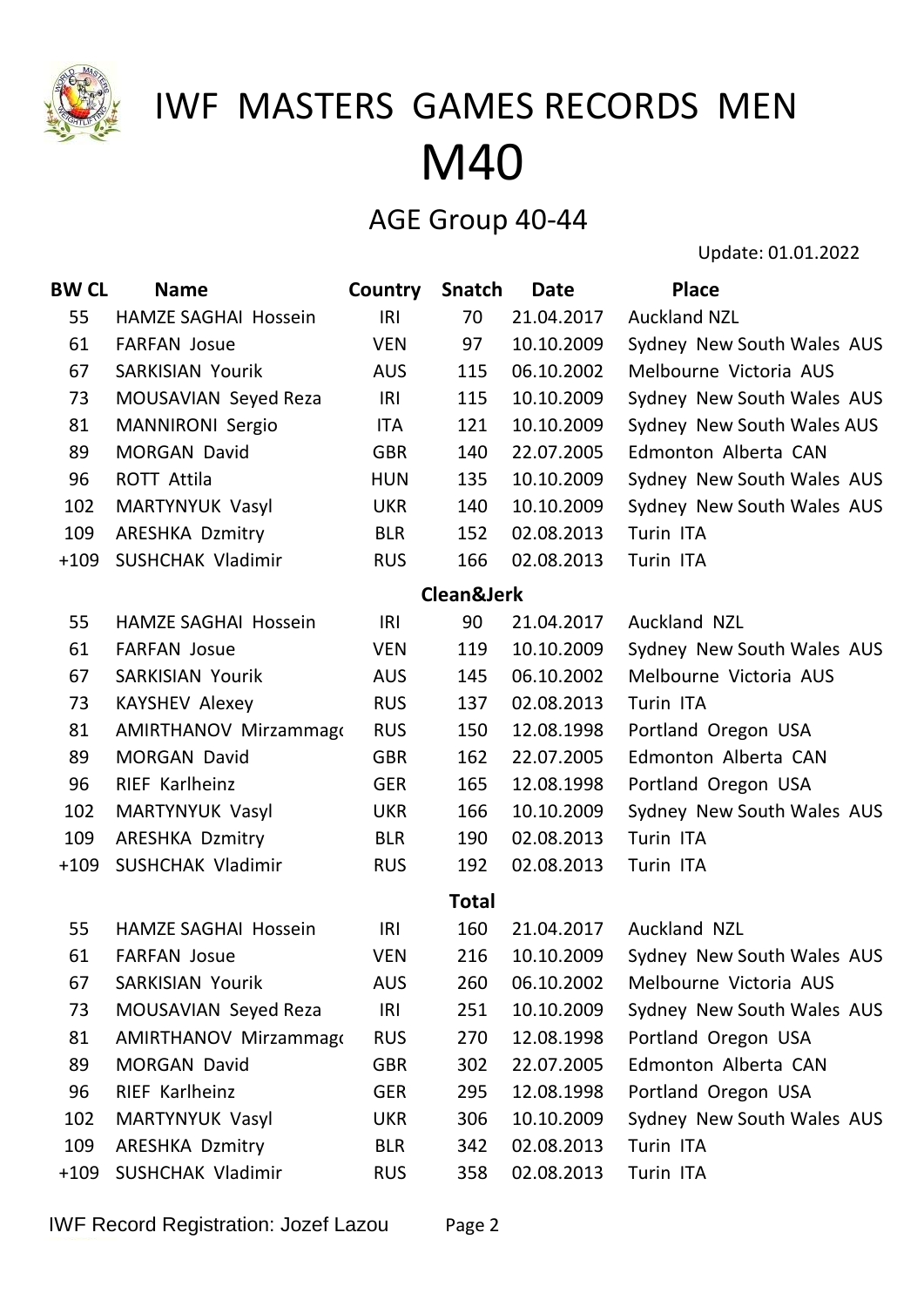

#### AGE Group 45-49

| <b>BW CL</b> | <b>Name</b>                   | Country    | <b>Snatch</b> | Date             | <b>Place</b>               |
|--------------|-------------------------------|------------|---------------|------------------|----------------------------|
| 55           |                               |            |               |                  |                            |
| 61           | <b>FARFAN Josue</b>           | <b>ESP</b> | 89            | 02.08.2013       | Turin ITA                  |
| 67           | ROGIELSKI Jorolaw             | <b>POL</b> | 88            | 21.04.2017       | Auckland NZL               |
| 73           | <b>KHARITONOV Aleander</b>    | <b>RUS</b> | 105           | 22.07.2005       | Edmonton Alberta CAN       |
| 81           | <b>NIKOLOV Andriy</b>         | <b>UKR</b> | 120           | 02.08.2013       | Turin ITA                  |
| 89           | <b>PAREDES GUILLEN Victor</b> | <b>VEN</b> | 118           | 02.08.2013       | Turin ITA                  |
| 96           | ARROYO Robert                 | <b>USA</b> | 123           | 21.04.2017       | Auckland NZL               |
| 102          | <b>DHESI</b> Gurdawar         | <b>GBR</b> | 120           | 22.07.2005       | Edmonton Alberta CAN       |
| 109          | HIRVONEN Jari                 | <b>FIN</b> | 140           | 10.10.2009       | Sydney New South Wales AUS |
| $+109$       | SUSHCHAK Vladimir             | <b>RUS</b> | 160           | 21.04.2017       | Auckland NZL               |
|              |                               |            | Clean&Jerk    |                  |                            |
| 55           |                               |            |               |                  |                            |
| 61           | Ali FAREGHDELI Ali            | IRI        | 117           | 10.10.2009       | Sydney New South Wales AUS |
| 67           | JIMENEZ ERAZO Jose Jaime      | <b>ESA</b> | 105           | 22.07.2005       | Edmonton Alberta CAN       |
| 73           | <b>WALKER Donald</b>          | <b>USA</b> |               | 127,5 12.08.1998 | Portland Oregon USA        |
| 81           | NIKOLOV Andriy                | <b>UKR</b> | 140           | 02.08.2013       | Turin ITA                  |
| 89           | ZALEJKO Jerzy                 | <b>POL</b> |               | 147,5 12.08.1998 | Portland Oregon USA        |
| 96           | <b>RAMIREZ Rauseo</b>         | <b>VEN</b> | 155           | 02.08.2013       | Turin ITA                  |
| 102          | <b>DHESI Gurdawar</b>         | <b>GBR</b> | 171           | 22.07.2005       | Edmonton Alberta CAN       |
| 109          | HIRVONEN Jari                 | <b>FIN</b> | 167           | 10.10.2009       | Sydney New South Wales AUS |
| $+109$       | SUSHCHAK Vladimir             | <b>RUS</b> | 185           | 21.04.2017       | Auckland NZL               |
|              |                               |            | <b>Total</b>  |                  |                            |
| 55           |                               |            |               |                  |                            |
| 61           | <b>FAREGHDELI Ali</b>         | IRI        | 203           | 10.10.2009       | Sydney New South Wales AUS |
| 67           | JAYANT Sudhakar               | <b>IND</b> | 192           | 02.08.2013       | Turin ITA                  |
| 73           | <b>KHARITONOV Aleander</b>    | <b>RUS</b> | 230           | 22.07.2005       | Edmonton Alberta CAN       |
| 81           | NIKOLOV Andriy                | <b>UKR</b> | 260           | 02.08.2013       | Turin ITA                  |
| 89           | <b>PAREDES GUILLEN Victor</b> | <b>VEN</b> | 264           | 02.08.2013       | Turin ITA                  |
| 96           | <b>RAMIREZ Rauseo</b>         | <b>VEN</b> | 277           | 02.08.2013       | Turin ITA                  |
| 102          | <b>DHESI</b> Gurdawar         | <b>GBR</b> | 291           | 22.07.2005       | Edmonton Alberta CAN       |
| 109          | HIRVONEN Jari                 | <b>FIN</b> | 307           | 10.10.2009       | Sydney New South Wales AUS |
| $+109$       | SUSHCHAK Vladimir             | <b>RUS</b> | 345           | 21.04.2017       | Auckland NZL               |
|              |                               |            |               |                  |                            |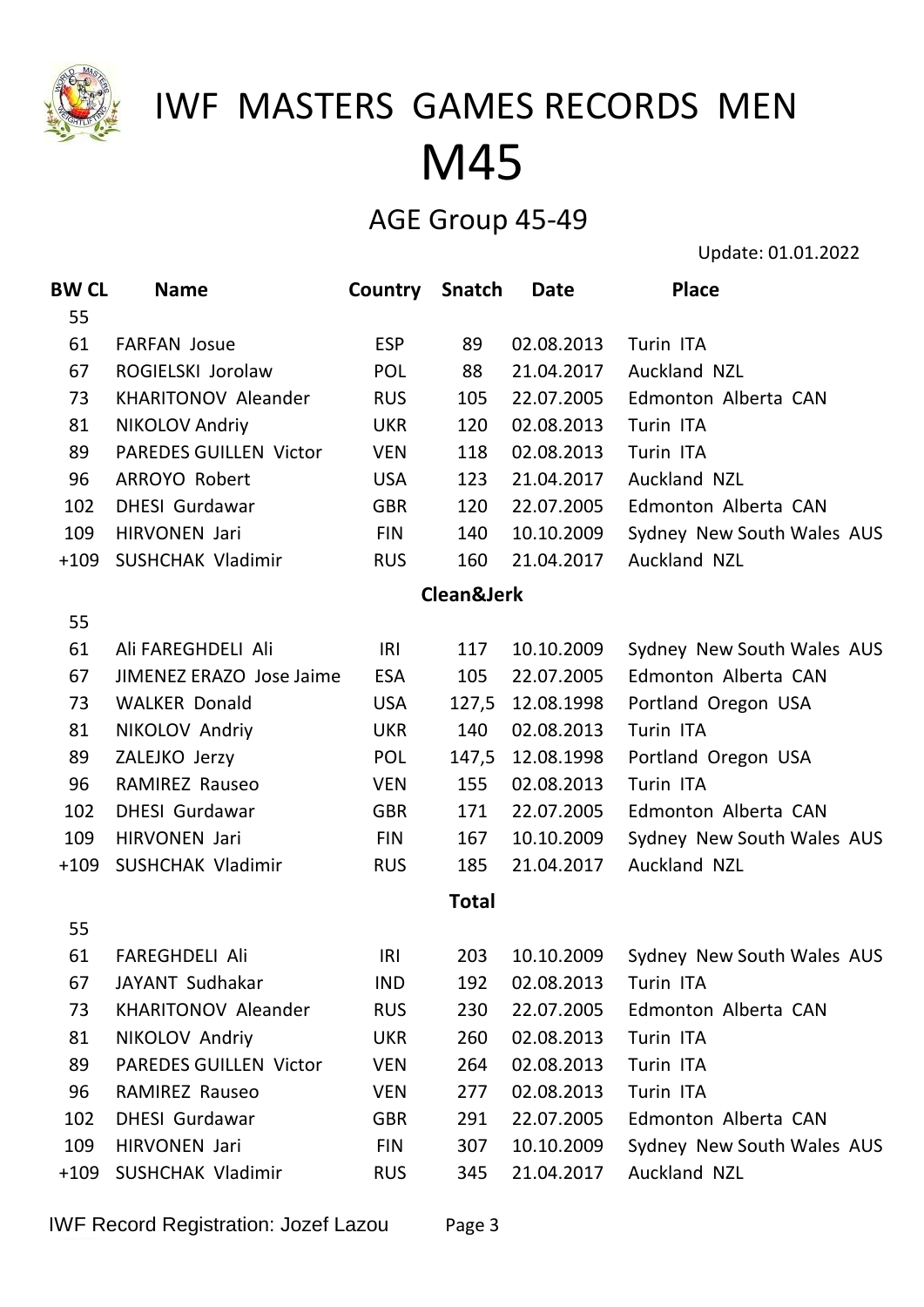

#### AGE Group 50-54

| <b>BW CL</b> | <b>Name</b>                 | Country    | <b>Snatch</b>         | <b>Date</b>      | <b>Place</b>               |
|--------------|-----------------------------|------------|-----------------------|------------------|----------------------------|
| 55           | Kazim ALIYEV Akif           | <b>AZE</b> | 80                    | 10.10.2009       | Sydney New South Wales AUS |
| 61           | <b>SUNABE Isamu</b>         | <b>JPN</b> | 87,5                  | 12.08.1998       | Portland Oregon USA        |
| 67           | JAYANT Sudhakar             | <b>IND</b> | 88                    | 21.04.2017       | Auckland NZL               |
| 73           | <b>GREINER Juergen</b>      | <b>GER</b> | 100                   | 06.10.2002       | Melbourne Victoria AUS     |
| 81           | LOWE Frederick              | <b>USA</b> | 107,5                 | 12.08.1998       | Portland Oregon USA        |
| 89           | <b>STARIKOV Oleg</b>        | <b>RUS</b> | 113                   | 12.04.2017       | Auckland NZL               |
| 96           | JAKOBSSON Eric Stefan       | <b>SWE</b> |                       | 137,5 12.08.1998 | Portland Oregon USA        |
| 102          | PRIM Rolf                   | <b>SWE</b> | 122                   | 22.07.2005       | Edmonton Alberta CAN       |
| 109          | MEZEI Tibor                 | <b>SVK</b> | 125                   | 02.08.2013       | Turin ITA                  |
| $+109$       | SHANIN Nikolai              | <b>RUS</b> | 137                   | 10.10.2009       | Sydney New South Wales AUS |
|              |                             |            | <b>Clean&amp;Jerk</b> |                  |                            |
| 55           | <b>ALIYEV Akif</b>          | <b>AZE</b> | 95                    | 10.10.2009       | Sydney New South Wales AUS |
| 61           | <b>MIKLAS Tomasz</b>        | <b>POL</b> | 102                   | 02.08.2013       | Turin ITA                  |
| 67           | <b>WAGNER Andreas Peter</b> | <b>GER</b> | 106                   | 02.08.2013       | Turin ITA                  |
| 73           | KANEKO Koji                 | JPN        | 125                   | 12.08.1998       | Portland Oregon USA        |
| 81           | LOWE Frederick              | <b>USA</b> | 137,5                 | 12.08.1998       | Portland Oregon USA        |
| 89           | <b>SHNYAKIN Anatoliy</b>    | <b>RUS</b> | 138                   | 02.08.2013       | Turin ITA                  |
| 96           | JAKOBSSON Eric Stefan       | <b>SWE</b> | 165                   | 12.08.1998       | Portland Oregon USA        |
| 102          | <b>DHESI Gurdawar</b>       | <b>GBR</b> | 166                   | 10.10.2009       | Sydney New South Wales AUS |
| 109          | <b>BULUT Sunay</b>          | <b>TUR</b> | 155                   | 21.04.2017       | Auckland NZL               |
| $+109$       | SMOLONOGIN Konstantin       | <b>RUS</b> | 146                   | 21.04.2017       | Auckland NZL               |
|              |                             |            | <b>Total</b>          |                  |                            |
| 55           | <b>ALIYEV Akif</b>          | <b>AZE</b> | 175                   | 10.10.2009       | Sydney New South Wales AUS |
| 61           | <b>SUNABE Isamu</b>         | <b>JPN</b> |                       | 182,5 12.08.1998 | Portland Oregon USA        |
| 67           | JAYANT Sudhakar             | <b>IND</b> | 193                   | 21.04.2017       | Auckland NZL               |
| 73           | <b>KANEKO Koji</b>          | <b>JPN</b> | 222,5                 | 12.08.1998       | Portland Oregon USA        |
| 81           | LOWE Frederick              | <b>USA</b> | 245                   | 12.08.1998       | Portland Oregon USA        |
| 89           | <b>STARIKOV Oleg</b>        | <b>RUS</b> | 251                   | 21.04.2017       | Auckland NZL               |
| 96           | JAKOBSSON Eric Stefan       | <b>SWE</b> | 302,5                 | 12.08.1998       | Portland Oregon USA        |
| 102          | <b>DHESI</b> Gurdawar       | <b>GBR</b> | 286                   | 10.10.2009       | Sydney New South Wales AUS |
| 109          | <b>BULUT Sunay</b>          | <b>TUR</b> | 277                   | 21.04.2017       | Auckland NZL               |
| $+109$       | SHANIN Nikolai              | <b>RUS</b> | 282                   | 10.10.2009       | Sydney New South Wales AUS |
|              |                             |            |                       |                  |                            |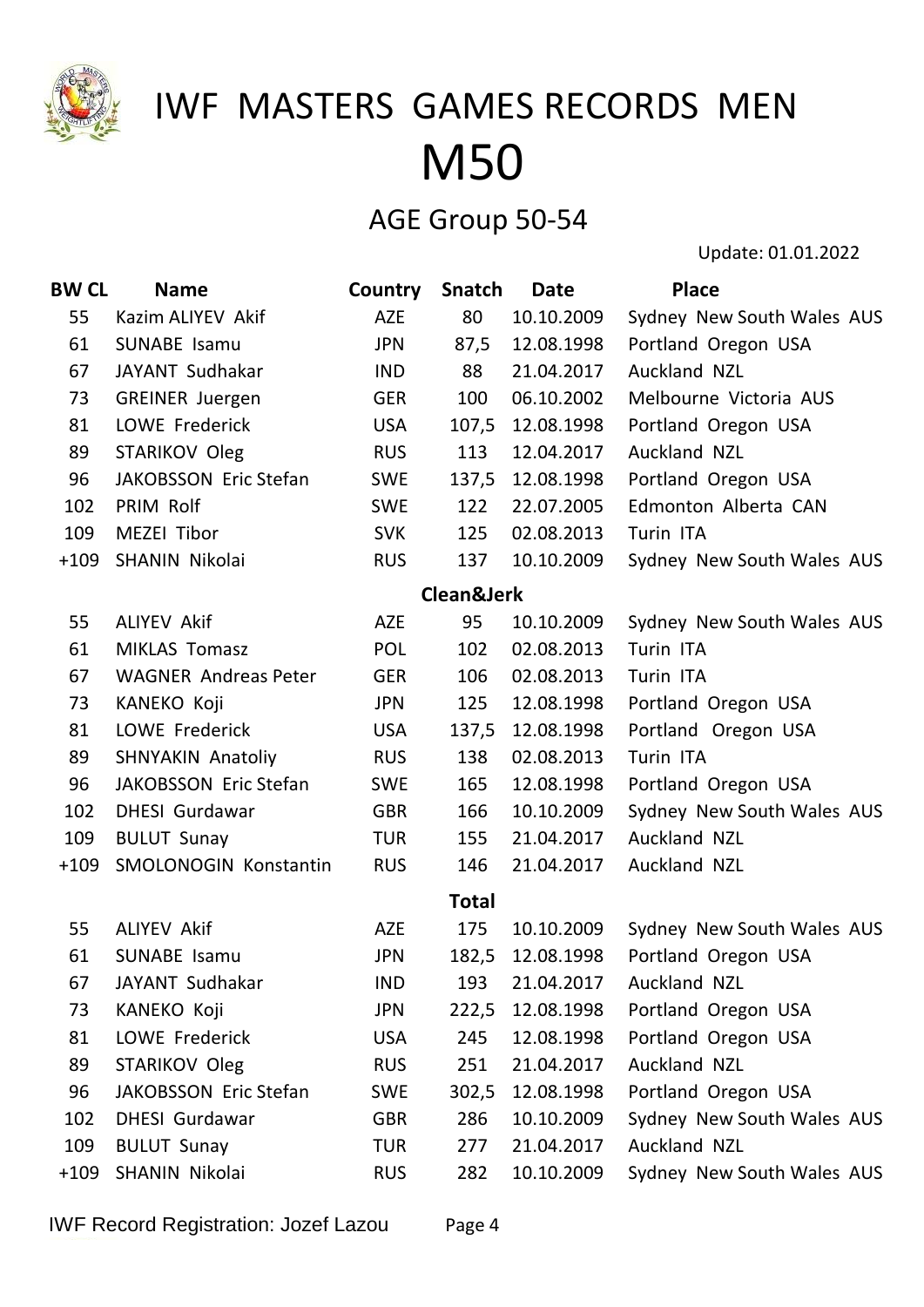

#### AGE Group 55-59

Update: 01.01.2022

| <b>BW CL</b> | <b>Name</b>                 | Country    | Snatch                | Date             | <b>Place</b>               |
|--------------|-----------------------------|------------|-----------------------|------------------|----------------------------|
| 55           | SHARAV Lkhagva              | <b>MGL</b> | 55                    | 02.08.2013       | Turin ITA                  |
| 61           | SUNABE Isamu                | <b>JPN</b> | 80                    | 06.10.2002       | Melbourne Victoria AUS     |
| 67           | <b>LEME Michel</b>          | <b>FRA</b> | 85                    | 02.08.2013       | Turin ITA                  |
| 73           | <b>MOHEBI Tahmaseb</b>      | IRI        | 94                    | 10.10.2009       | Sydney New South Wales AUS |
| 81           | LEGEL Walter                | <b>AUT</b> | 107,5                 | 12.08.1998       | Portland Oregon USA        |
| 89           | <b>VINTERSBORG Peter</b>    | <b>DEN</b> | 102,5                 | 12.08.1998       | Portland Oregon USA        |
| 96           | JAKOBSSON Erik Stefan       | <b>SWE</b> | 118                   | 22.07.2005       | Edmonton Alberta CAN       |
| 102          | MIOTTI Armando              | <b>AUS</b> | 109                   | 21.04.2017       | Auckland NZL               |
| 109          | PRIM Rolf                   | <b>SWE</b> | 115                   | 10.10.2009       | Sydney New South Wales AUS |
| $+109$       | PINKENSTEIN Kamal           | <b>GER</b> | 113                   | 22.07.2005       | Edmonton Alberta CAN       |
|              |                             |            | <b>Clean&amp;Jerk</b> |                  |                            |
| 55           | SHARAV Lkhagva              | <b>MGL</b> | 84                    | 02.08.2013       | Turin ITA                  |
| 61           | SAKO Hiroshi                | <b>JPN</b> | 98                    | 10.10.2009       | Sydney New South Wales AUS |
| 67           | <b>WAGNER Andrea Peter</b>  | <b>GER</b> | 104                   | 21.04.2017       | Auckland NZL               |
| 73           | <b>GREINER Juergen</b>      | <b>GER</b> | 115                   | 10.10.2009       | Sydney New South Wales AUS |
| 81           | LEGEL Walter                | <b>AUT</b> |                       | 117,5 12.08.1998 | Portland Oregon USA        |
| 89           | <b>STEINER Friedrich</b>    | <b>AUT</b> | 137,5                 | 12.08.1998       | Portland Oregon USA        |
| 96           | <b>AKOBSSON Erik Stefan</b> | <b>SWE</b> | 145                   | 06.04.2002       | Melbourne Victoria AUS     |
| 102          | MIOTTI Armando              | <b>AUS</b> | 130                   | 21.04.2017       | Auckland NZL               |
| 109          | LAZAREV Sergev              | <b>RUS</b> | 138                   | 22.07.2005       | Edmonton Alberta CAN       |
| $+109$       | <b>VANLENTINE Gary</b>      | <b>USA</b> | 146                   | 02.08.2013       | Turin ITA                  |
|              |                             |            | <b>Total</b>          |                  |                            |
| 55           | SHARAV Lkhagva              | <b>MGL</b> | 139                   | 02.08.2013       | Turin ITA                  |
| 61           | SAKO Hiroshi                | <b>JPN</b> | 171                   | 10.10.2009       | Sydney New South Wales AUS |
| 67           | PROHL Karel                 | <b>CZE</b> | 185                   | 06.04.2002       | Melbourne Victoria AUS     |
| 73           | <b>HERBERG Harald Horst</b> | <b>GER</b> | 205                   | 10.10.2009       | Sydney New South Wales AUS |
| 81           | LEGEL Walter                | AUT        | 225                   | 12.08.1998       | Portland Oregon USA        |
| 89           | <b>STEINER Friedrich</b>    | <b>AUT</b> | 237,5                 | 12.08.1998       | Portland Oregon USA        |
| 96           | JAKOBSSON Erik Stefan       | <b>SWE</b> | 262,5                 | 06.04.2002       | Melbourne Victoria AUS     |
| 102          | MIOTTI Armando              | <b>AUS</b> | 239                   | 21.04.2017       | <b>Auckland NZL</b>        |
| 109          | LAZAREV Sergev              | <b>RUS</b> | 242                   | 22.07.2005       | Edmonton Alberta CAN       |
| $+109$       | PINKENSTEIN Kamal           | <b>GER</b> | 256                   | 22.07.2005       | Edmonton Alberta CAN       |

IWF Record Registration: Jozef Lazou Page 5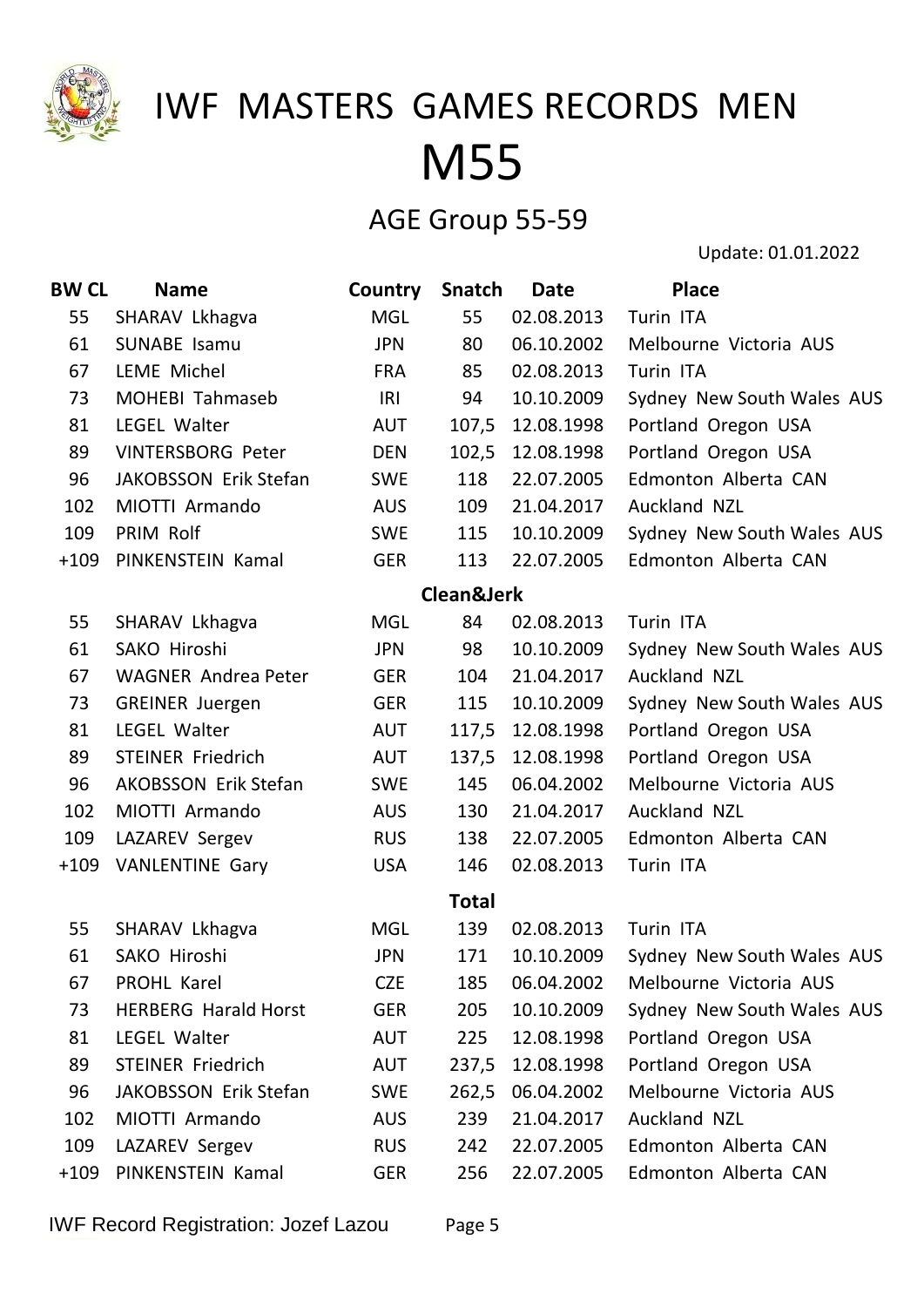

#### AGE Group 60-64

| <b>BW CL</b> | <b>Name</b>                 | Country    | <b>Snatch</b>         | <b>Date</b> | <b>Place</b>               |
|--------------|-----------------------------|------------|-----------------------|-------------|----------------------------|
| 55           | NAUSEDA Albinas             | LTU        | 60                    | 12.08.1998  | Portland Oregon USA        |
| 61           | <b>SUNABE Isamu</b>         | <b>JPN</b> | 76                    | 10.10.2009  | Sydney New South Wales AUS |
| 67           | <b>IMAHARA Walter M.</b>    | <b>USA</b> | 85                    | 12.08.1998  | Portland Oregon USA        |
| 73           | MANO Tadashi                | <b>JPN</b> | 87,5                  | 06.10.2002  | Melbourne Victoria AUS     |
| 81           | <b>CHEVRIER Emery</b>       | <b>CAN</b> | 92,5                  | 12.08.1998  | Portland Oregon USA        |
| 89           | MITSUISHI Etsuo             | <b>JPN</b> | 103                   | 10.10.2009  | Sydney New South Wales AUS |
| 96           | JAKOBSSON Erik Stefan       | <b>SWE</b> | 98                    | 10.10.2009  | Sydney New South Wales AUS |
| 102          | JAROS Vladimir              | <b>CZE</b> | 90                    | 06.10.2002  | Melbourne Victoria AUS     |
| 109          | <b>DOERFLER Reiner</b>      | <b>GER</b> | 102                   | 22.07.2005  | Edmonton Alberta CAN       |
| $+109$       | <b>STEC Wieslaw</b>         | <b>POL</b> | 90                    | 02.08.2013  | Turin ITA                  |
|              |                             |            | <b>Clean&amp;Jerk</b> |             |                            |
| 55           | <b>NAUSEDA Albinas</b>      | <b>LTU</b> | 80                    | 12.08.1998  | Portland Oregon USA        |
| 61           | <b>PROHL Karel</b>          | <b>CZE</b> | 93                    | 10.10.2009  | Sydney New South Wales AUS |
| 67           | <b>IMAHARA Walter M.</b>    | <b>USA</b> | 100                   | 12.08.1998  | Portland Oregon USA        |
| 73           | <b>HERBERG Harald Horst</b> | <b>GER</b> | 104                   | 21.04.2017  | Auckland NZL               |
| 81           | <b>CHEVRIER Emery</b>       | <b>CAN</b> | 112,5                 | 12.08.1998  | Portland Oregon USA        |
| 89           | DARIOTIS Christopher        | <b>USA</b> | 124                   | 10.10.2009  | Sydney New South Wales AUS |
| 96           | LOBANOV Valeriy             | <b>UKR</b> | 127                   | 22.07.2005  | Edmonton Alberta CAN       |
| 102          | <b>SHAMS Ardeshir</b>       | IRI        | 122                   | 21.04.2017  | Auckland NZL               |
| 109          | SIDOROK Evgenii             | <b>RUS</b> | 124                   | 10.10.2009  | Sydney New South Wales AUS |
| $+109$       | <b>SCHROEDER Manfred</b>    | <b>GER</b> | 128                   | 10.10.2009  | Sydney New South Wales AUS |
|              |                             |            | <b>Total</b>          |             |                            |
| 55           | <b>NAUSEDA Albinas</b>      | <b>LTU</b> | 140                   | 12.08.1998  | Portland Oregon USA        |
| 61           | PROHL Karel                 | <b>CZE</b> | 166                   | 10.10.2009  | Sydney New South Wales AUS |
| 67           | IMAHARA Walter M.           | <b>USA</b> | 185                   | 12.08.1998  | Portland Oregon USA        |
| 73           | <b>HERBERG Harald Horst</b> | <b>GER</b> | 186                   | 21.04.2017  | Auckland NZL               |
| 81           | <b>CHEVRIER Emery</b>       | <b>CAN</b> | 205                   | 12.08.1998  | Portland Oregon USA        |
| 89           | MITSUISHI Etsuo             | <b>JPN</b> | 221                   | 10.10.2009  | Sydney New South Wales AUS |
| 96           | LOBANOV Valeriy             | <b>UKR</b> | 220                   | 22.07.2005  | Edmonton Alberta CAN       |
| 102          | <b>SHAMS Ardeshir</b>       | <b>IRI</b> | 212                   | 21.04.2017  | <b>Auckland NZL</b>        |
| 109          | <b>DOERFLER Reiner</b>      | <b>GER</b> | 224                   | 22.07.2005  | Edmonton Alberta CAN       |
| +109         | <b>SCHROEDER Manfred</b>    | <b>GER</b> | 217                   | 10.10.2009  | Sydney New South Wales AUS |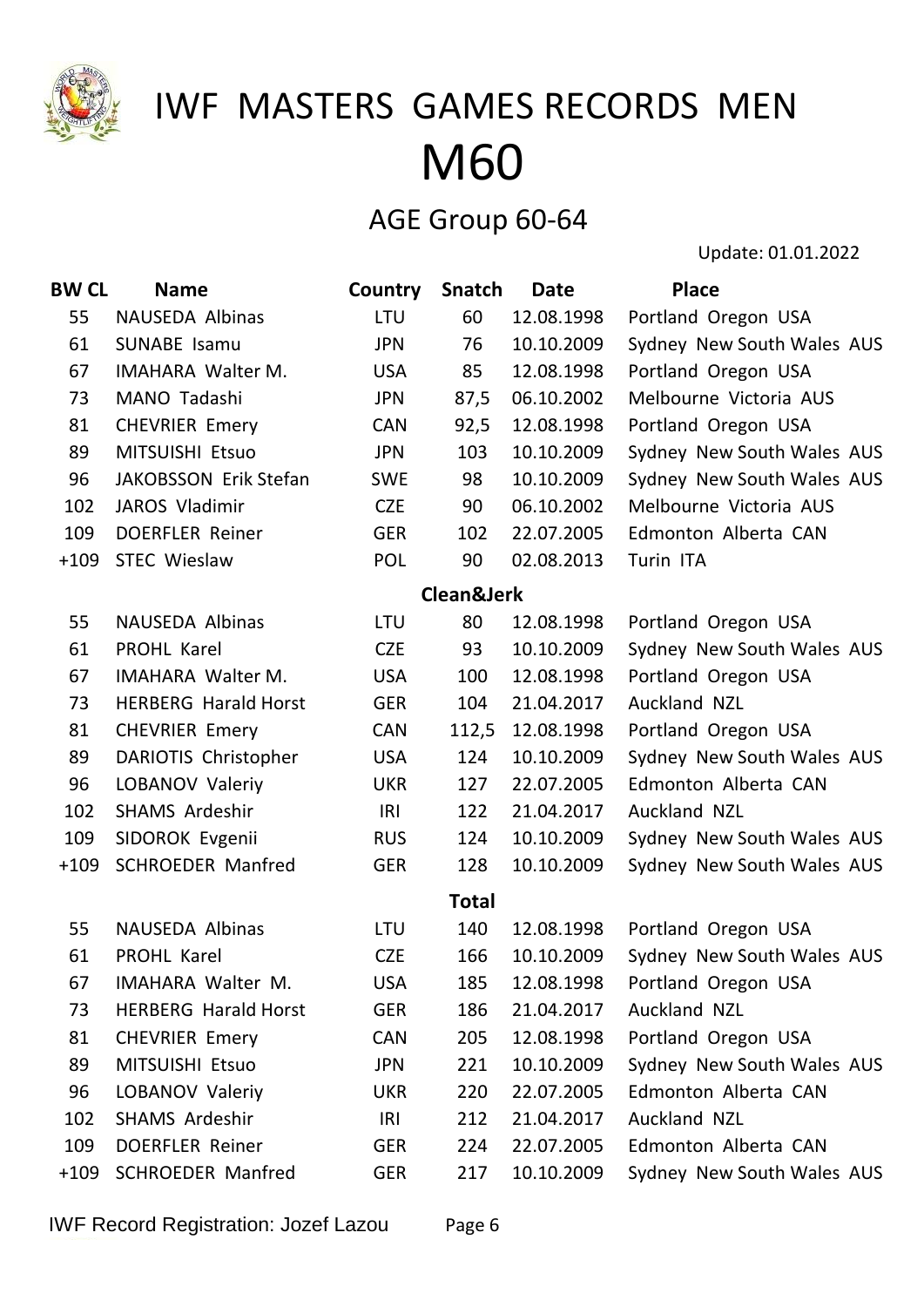

#### AGE Group 65-69

| <b>BW CL</b> | <b>Name</b>                     | Country    | Snatch                | <b>Date</b>      | <b>Place</b>               |
|--------------|---------------------------------|------------|-----------------------|------------------|----------------------------|
| 55           | <b>SUZUKI Yukihiro</b>          | <b>JPN</b> | 55                    | 02.08.2013       | Turin ITA                  |
| 61           | <b>KULIKOV Egor</b>             | <b>RUS</b> | 66                    | 10.10.2009       | Sydney New South Wales AUS |
| 67           | <b>IMAHARA Walter M.</b>        | <b>USA</b> | 82,5                  | 06.10.2002       | Melbourne Victoria AUS     |
| 73           | KATSURAGAWA Kozo                | <b>JPN</b> | 82                    | 22.07.2005       | Edmonton Alberta CAN       |
| 81           | <b>CHEVRIER Emery</b>           | <b>CAN</b> | 90                    | 06.10.2002       | Melbourne Victoria AUS     |
| 89           | <b>SUVAR Salih Halit</b>        | <b>TUR</b> | 93                    | 21.04.2017       | Auckland NZL               |
| 96           | POURDEJAM KHORAMI Ebr           | IRI        | 94                    | 10.10.2009       | Sydney New South Wales AUS |
| 102          | SEPULVEDA Juan Nicodemu         | <b>USA</b> | 83                    | 21.04.2017       | <b>Auckland NZL</b>        |
| 109          | <b>KONSTANTINOV Mikhail</b>     | <b>RUS</b> | 80                    | 06.10.2002       | Melbourne Victoria AUS     |
| $+109$       | SIDOROK Evgenii                 | <b>RUS</b> | 95                    | 02.08.2013       | Turin ITA                  |
|              |                                 |            | <b>Clean&amp;Jerk</b> |                  |                            |
| 55           | <b>NAUSEDA Albinas Vytautas</b> | LTU        | 65                    | 22.07.2005       | Edmonton Alberta CAN       |
| 61           | <b>KULIKOV Egor</b>             | <b>RUS</b> | 87                    | 10.10.2009       | Sydney New South Wales AUS |
| 67           | <b>IMAHARA Walter M.</b>        | <b>USA</b> | 95                    | 06.10.2002       | Melbourne Victoria AUS     |
| 73           | KATSURAGAWA Kozo                | <b>JPN</b> | 96                    | 22.07.2005       | Edmonton Alberta CAN       |
| 81           | <b>KURNEV Aleander</b>          | <b>RUS</b> | 115                   | 02.08.2013       | Turin ITA                  |
| 89           | ZHILYAYEV Vladimir              | <b>AZE</b> | 118                   | 02.08.2013       | Turin ITA                  |
| 96           | <b>SAUERBECK Rudolf</b>         | <b>GER</b> | 116                   | 22.07.2005       | Edmonton Alberta CAN       |
| 102          | <b>CHEBEN Jaroslav</b>          | <b>SVK</b> | 105                   | 02.08.2013       | Turin ITA                  |
| 109          | MITTMANN Joachim                | <b>GER</b> | 107,5                 | 06.10.2002       | Melbourne Victoria AUS     |
| $+109$       | <b>DEAL Gary</b>                | <b>USA</b> | 115                   | 22.07.2005       | Edmonton Alberta CAN       |
|              |                                 |            | <b>Total</b>          |                  |                            |
| 55           | NAGAHO Yasuhiro                 | <b>JPN</b> | 118                   | 10.10.2009       | Sydney New South Wales AUS |
| 61           | <b>KULIKOV Egor</b>             | <b>RUS</b> | 153                   | 10.10.2009       | Sydney New South Wales AUS |
| 67           | IMAHARA Walter M.               | <b>USA</b> | 177,5                 | 06.10.2002       | Melbourne Victoria AUS     |
| 73           | KATSURAGAWA Kozo                | <b>JPN</b> | 178                   | 22.07.2005       | Edmonton Alberta CAN       |
| 81           | <b>CHEVRIER Emery</b>           | <b>CAN</b> | 202,5                 | 06.10.2002       | Melbourne Victoria AUS     |
| 89           | <b>SUVAR Salih Halit</b>        | <b>TUR</b> | 209                   | 21.04.2017       | Auckland NZL               |
| 96           | POURDEJAM KHORAMI Ebr           | IRI        | 204                   | 10.10.2009       | Sydney New South Wales AUS |
| 102          | RAGNARSSON Svante B.            | <b>SWE</b> | 175                   | 02.08.2013       | Turin ITA                  |
| 109          | MITTMANN Joachim                | <b>GER</b> |                       | 182,5 06.10.2002 | Melbourne Victoria AUS     |
| $+109$       | <b>DEAL Gary</b>                | <b>USA</b> | 207                   | 22.07.2005       | Edmonton Alberta CAN       |
|              |                                 |            |                       |                  |                            |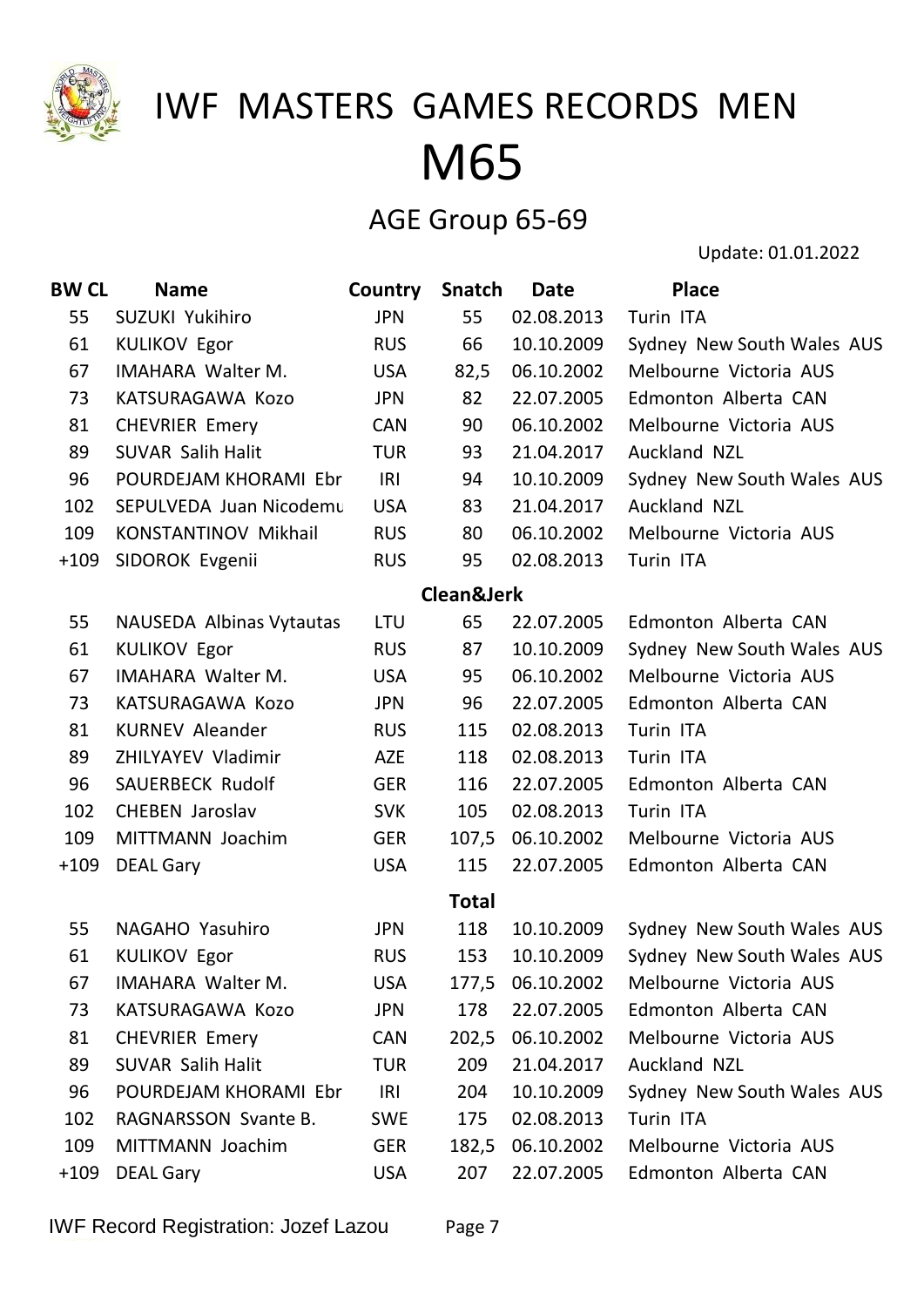

### AGE Group 70-74

| <b>BW CL</b> | <b>Name</b>              | Country    | <b>Snatch</b>         | <b>Date</b> | <b>Place</b>               |
|--------------|--------------------------|------------|-----------------------|-------------|----------------------------|
| 55           | NAUSEDA Albinas Vytautas | <b>LTU</b> | 47                    | 10.10.2009  | Sydney New South Wales AUS |
| 61           | <b>KULIKOV Egor</b>      | <b>RUS</b> | 62                    | 02.08.2013  | Turin ITA                  |
| 67           | <b>SERRANO Pedro</b>     | <b>PUR</b> | 65                    | 22.07.2005  | Edmonton Alberta CAN       |
| 73           | <b>BOHATSCHEK Kurt</b>   | <b>AUT</b> | 66                    | 22.07.2005  | Edmonton Alberta CAN       |
| 81           | <b>DENI William</b>      | <b>USA</b> | 80                    | 12.08.1998  | Portland Oregon USA        |
| 89           | <b>JUDD Richard</b>      | <b>USA</b> | 77,5                  | 06.10.2002  | Melbourne Victoria AUS     |
| 96           | HUSZKA Mihaly            | <b>HUN</b> | 85                    | 22.07.2005  | Edmonton Alberta CAN       |
| 102          | WARD Bob                 | <b>USA</b> | 72                    | 22.07.2005  | Edmonton Alberta CAN       |
| 109          | EHLENZ Johann            | <b>GER</b> | 77                    | 22.07.2005  | Edmonton Alberta CAN       |
| $+109$       | EJSMONT Jozef            | <b>POL</b> | 81                    | 21.04.2017  | Auckland NZL               |
|              |                          |            | <b>Clean&amp;Jerk</b> |             |                            |
| 55           | NAUSEDA Albinas Vytautas | <b>LTU</b> | 60                    | 10.10.2009  | Sydney New South Wales AUS |
| 61           | <b>KULIKOV Egor</b>      | <b>RUS</b> | 78                    | 02.08.2013  | Turin ITA                  |
| 67           | PROHL Karel              | <b>CZE</b> | 82                    | 21.04.2017  | Auckland NZL               |
| 73           | <b>COHEN Howard</b>      | <b>USA</b> | 85                    | 06.10.2002  | Melbourne Victoria AUS     |
| 81           | <b>TAKEUCHI Dan</b>      | <b>USA</b> | 102,5                 | 12.08.1998  | Portland Oregon USA        |
| 89           | <b>JUDD Richard</b>      | <b>USA</b> | 95                    | 06.10.2002  | Melbourne Victoria AUS     |
| 96           | HUSZKA Mihaly            | <b>HUN</b> | 107                   | 22.07.2005  | Edmonton Alberta CAN       |
| 102          | WARD Bob                 | <b>USA</b> | 95                    | 22.07.2005  | Edmonton Alberta CAN       |
| 109          | <b>SCHROEDER Manfred</b> | <b>GER</b> | 101                   | 21.04.2017  | Auckland NZL               |
| $+109$       | EJSMONT Jozef            | <b>POL</b> | 104                   | 21.04.2017  | Auckland NZL               |
|              |                          |            | <b>Total</b>          |             |                            |
| 55           | NAUSEDA Albinas Vytautas | <b>LTU</b> | 107                   | 10.10.2009  | Sydney New South Wales AUS |
| 61           | <b>KULIKOV Egor</b>      | <b>RUS</b> | 140                   | 02.08.2013  | Turin ITA                  |
| 67           | <b>SERRANO Pedro</b>     | <b>PUR</b> | 142                   | 22.07.2005  | Edmonton Alberta CAN       |
| 73           | <b>COHEN Howard</b>      | <b>USA</b> | 150                   | 06.10.2002  | Melbourne Victoria AUS     |
| 81           | <b>KURNEV Alexander</b>  | <b>RUS</b> | 172                   | 21.04.2017  | Auckland NZL               |
| 89           | <b>JUDD Richard</b>      | <b>USA</b> | 172,5                 | 06.10.2002  | Melbourne Victoria AUS     |
| 96           | HUSZKA Mihaly            | <b>HUN</b> | 192                   | 22.07.2005  | Edmonton Alberta CAN       |
| 102          | WARD Bob                 | <b>USA</b> | 167                   | 22.07.2005  | Edmonton Alberta CAN       |
| 109          | EHLENZ Johann            | <b>GER</b> | 172                   | 22.07.2005  | Edmonton Alberta CAN       |
| $+109$       | EJSMONT Jozef            | <b>POL</b> | 185                   | 21.04.2017  | Auckland NZL               |
|              |                          |            |                       |             |                            |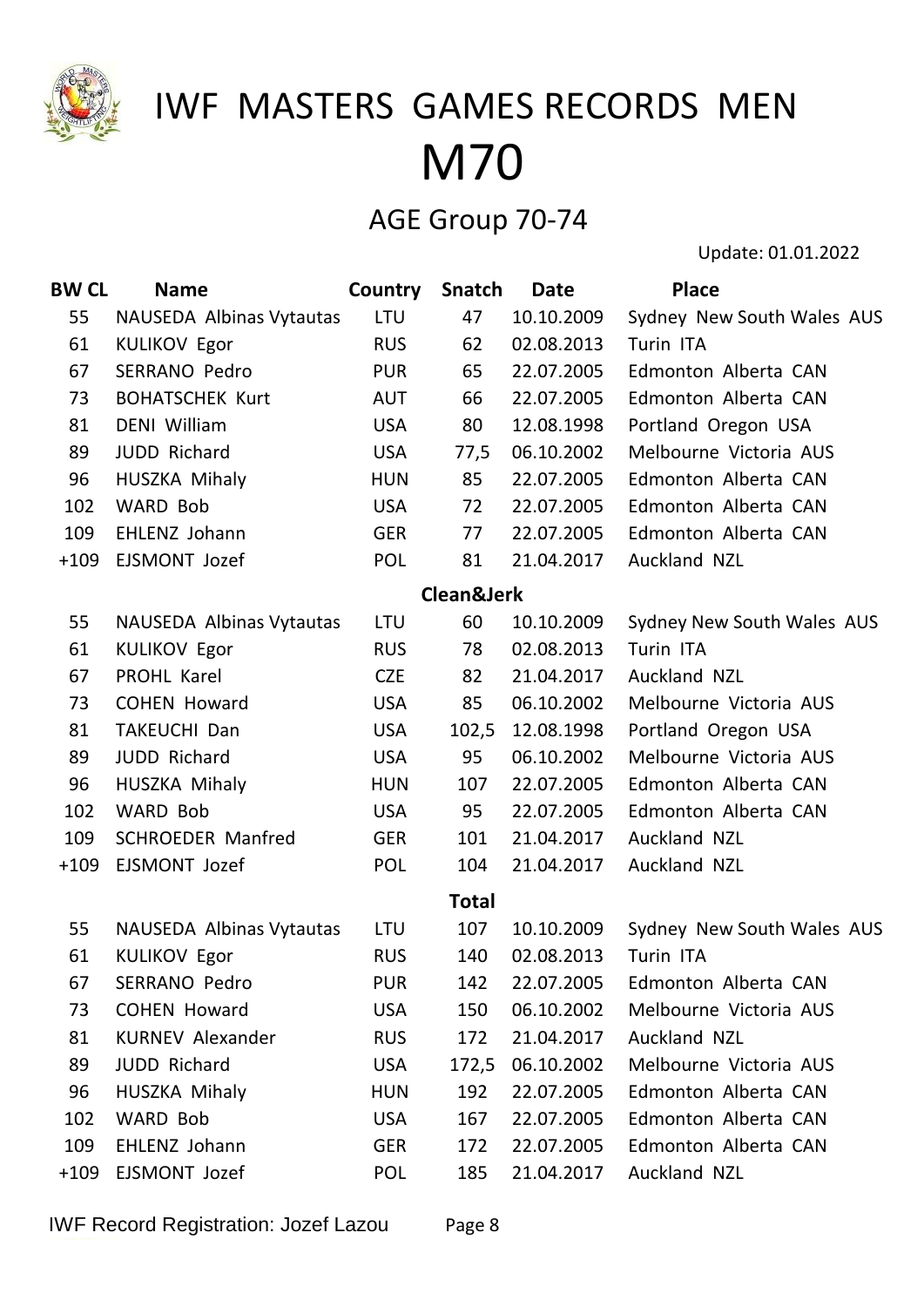

### AGE Group 75-79

| <b>BW CL</b> | <b>Name</b>                | Country    | Snatch       | <b>Date</b> | <b>Place</b>               |
|--------------|----------------------------|------------|--------------|-------------|----------------------------|
| 55           | <b>BUSYGIN Yuriy</b>       | <b>RUS</b> | 45           | 10.10.2009  | Sydney New South Wales AUS |
| 61           | PITSIS Christopher         | <b>GRE</b> | 54           | 10.10.2009  | Sydney New South Wales AUS |
| 67           | <b>KEROL Roy</b>           | <b>DEN</b> | 55           | 22.07.2005  | Edmonton Alberta CAN       |
| 73           | KATSURAGAWA Kozo           | <b>JPN</b> | 65           | 02.08.2013  | Turin ITA                  |
| 81           | SANTANA Juan               | <b>PUR</b> | 67,5         | 12.08.1998  | Portland Oregon USA        |
| 89           | <b>BAZIUCHENKO Petro</b>   | <b>UKR</b> | 62           | 22.07.2005  | Edmonton Alberta CAN       |
| 96           | <b>RAMOS Donald Edward</b> | <b>USA</b> | 80           | 10.10.2009  | Sydney New South Wales AUS |
| 102          | <b>CHUEV Vladimir</b>      | <b>RUS</b> | 58           | 21.04.2017  | <b>Auckland NZL</b>        |
| 109          | SOMME Kare                 | <b>NOR</b> | 48           | 02.08.2013  | Turin ITA                  |
| $+109$       | NIKIFOROV Lev              | <b>RUS</b> | 65           | 02.08.2013  | Turin ITA                  |
|              |                            |            | Clean&Jerk   |             |                            |
| 55           | <b>BUSYGIN Yuriy</b>       | <b>RUS</b> | 57           | 10.10.2009  | Sydney New South Wales AUS |
| 61           | KARAKCHEEV Dzhamberi       | <b>RUS</b> | 70           | 02.08.2013  | Turin ITA                  |
| 67           | NAKASHIMA Yutaka           | <b>JPN</b> | 62           | 10.10.2009  | Sydney New South Wales AUS |
| 73           | KATSURAGAWA Kozo           | <b>JPN</b> | 82           | 02.08.2013  | Turin ITA                  |
| 81           | SANTANA Juan               | <b>PUR</b> | 87,5         | 12.08.1998  | Portland Oregon USA        |
| 89           | <b>BAZIUCHENKO Petro</b>   | <b>UKR</b> | 85           | 22.07.2005  | Edmonton Alberta CAN       |
| 96           | <b>RAMOS Donald Edward</b> | <b>USA</b> | 100          | 10.10.2009  | Sydney New South Wales AUS |
| 102          | <b>CHUEV Vladimir</b>      | <b>RUS</b> | 72           | 21.04.2017  | Auckland NZL               |
| 109          | SOMME Kare                 | <b>NOR</b> | 62           | 02.08.2013  | Turin ITA                  |
| $+109$       | <b>FERGUSON James</b>      | SCO        | 84           | 02.08.2013  | Turin ITA                  |
|              |                            |            | <b>Total</b> |             |                            |
| 55           | <b>BUSYGIN Yuriy</b>       | <b>RUS</b> | 102          | 10.10.2009  | Sydney New South Wales AUS |
| 61           | KARAKCHEEV Dzhamberi       | <b>RUS</b> | 123          | 02.08.2013  | Turin ITA                  |
| 67           | <b>KEROL Roy</b>           | <b>DEN</b> | 115          | 22.07.2005  | Edmonton Alberta CAN       |
| 73           | KATSURAGAWA Kozo           | <b>JPN</b> | 147          | 02.08.2013  | Turin ITA                  |
| 81           | SANTANA Juan               | <b>PUR</b> | 155          | 12.08.1998  | Portland Oregon USA        |
| 89           | <b>BAZIUCHENKO Petro</b>   | <b>UKR</b> | 147          | 22.07.2005  | Edmonton Alberta CAN       |
| 96           | <b>RAMOS Donald Edward</b> | <b>USA</b> | 180          | 10.10.2009  | Sydney New South Wales AUS |
| 102          | <b>CHUEV Vladimir</b>      | <b>RUS</b> | 130          | 21.04.2017  | Auckland NZL               |
| 109          | SOMME Kare                 | <b>NOR</b> | 110          | 02.08.2013  | Turin ITA                  |
| $+109$       | NIKIFOROV Lev              | <b>RUS</b> | 144          | 02.08.2013  | Turin ITA                  |
|              |                            |            |              |             |                            |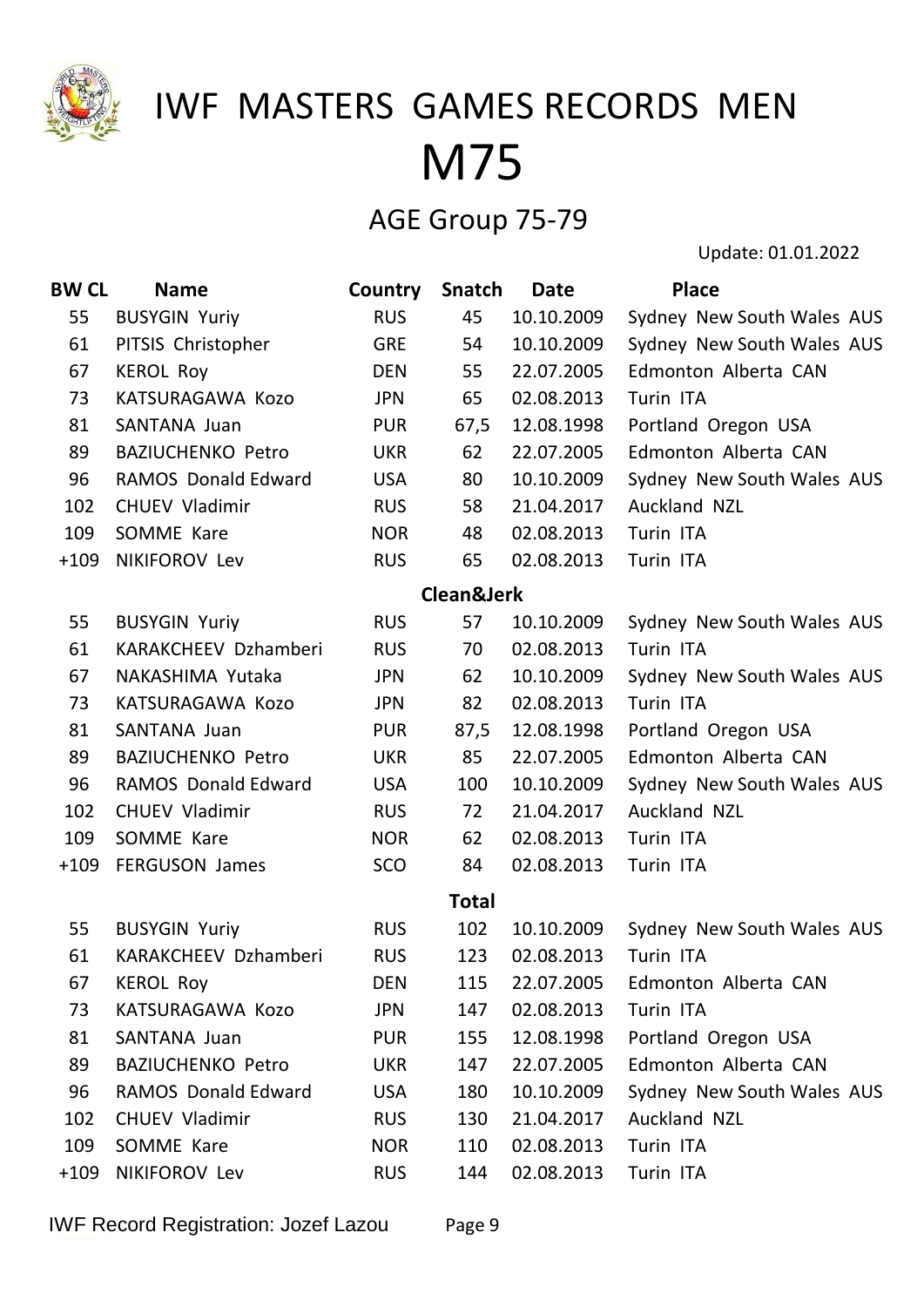

#### AGE Group 80-84

| <b>BW CL</b> | <b>Name</b>                     | Country    | Snatch                | Date       | <b>Place</b>               |
|--------------|---------------------------------|------------|-----------------------|------------|----------------------------|
| 55           | PITSIS Christopher              | <b>GRE</b> | 42                    | 02.08.2013 | Turin ITA                  |
| 61           | <b>HENDERSON Charles</b>        | <b>AUS</b> | 57,5                  | 06.10.2002 | Melbourne Victoria AUS     |
| 67           | <b>COHEN Howard</b>             | <b>USA</b> | 40                    | 02.08.2013 | Turin ITA                  |
| 73           | <b>KOBAYASHI Tsutomu</b>        | <b>JPN</b> | 43                    | 02.08.2013 | Turin ITA                  |
| 81           | <b>PERRON Marcel</b>            | <b>CAN</b> | 61                    | 02.08.2013 | Turin ITA                  |
| 89           | <b>STRANGE Robert</b>           | <b>USA</b> | 59                    | 21.04.2017 | Auckland NZL               |
| 96           | HUSZKA Mihaly                   | <b>HUN</b> | 68                    | 02.08.2013 | Turin ITA                  |
| 102          | <b>ROSENBERGER Kurt August</b>  | <b>GER</b> | 42                    | 10.10.2009 | Sydney New South Wales AUS |
| 109          | LANO Charles                    | <b>USA</b> | 40                    | 06.10.2002 | Melbourne Victoria AUS     |
| $+109$       | NIKIFOROV Lev                   | <b>RUS</b> | 38                    |            |                            |
|              |                                 |            | <b>Clean&amp;Jerk</b> |            |                            |
| 55           | <b>NAUSEDA Albinas Vytautas</b> | <b>LTU</b> | 51                    | 21.04.2017 | <b>Auckland NZL</b>        |
| 61           | <b>HENDERSON Charles</b>        | <b>AUS</b> | 62,5                  | 06.10.2002 | Melbourne Victoria AUS     |
| 67           | <b>COHEN Howard</b>             | <b>USA</b> | 55                    | 02.08.2013 | <b>Turin ITA</b>           |
| 73           | KOBAYASHI Tsutomu               | <b>JPN</b> | 54                    | 02.08.2013 | <b>Turin ITA</b>           |
| 81           | <b>PERRON Marcel</b>            | <b>CAN</b> | 78                    | 02.08.2013 | <b>Turin ITA</b>           |
| 89           | <b>SKEETE Harrison</b>          | <b>USA</b> | 70                    | 06.10.2002 | Melbourne Victoria AUS     |
| 96           | HUSZKA Mihaly                   | <b>HUN</b> | 88                    | 02.08.2013 | Turin ITA                  |
| 102          | <b>ROSENBERGER Kurt August</b>  | <b>GER</b> | 59                    | 10.10.2009 | Sydney New South Wales AUS |
| 109          | <b>LANO Charles</b>             | <b>USA</b> | 60                    | 06.10.2002 | Melbourne Victoria AUS     |
| $+109$       | NIKIFOROV Lev                   | <b>RUS</b> | 41                    | 21.04.2017 | Auckland NZL               |
|              |                                 |            | <b>Total</b>          |            |                            |
| 55           | <b>NAUSEDA Albinas Vytautas</b> | <b>LTU</b> | 89                    | 21.04.2017 | Auckland NZL               |
| 61           | <b>HENDERSON Charles</b>        | <b>AUS</b> | 120                   | 06.10.2002 | Melbourne Victoria AUS     |
| 67           | <b>COHEN Howard</b>             | <b>USA</b> | 95                    | 02.08.2013 | Turin ITA                  |
| 73           | KOBAYASHI Tsutomu               | <b>JPN</b> | 97                    | 02.08.2013 | Turin ITA                  |
| 81           | <b>PERRON Marcel</b>            | <b>CAN</b> | 139                   | 02.08.2013 | Turin ITA                  |
| 89           | <b>STRANGE Robert</b>           | <b>USA</b> | 124                   | 21.04.2017 | Auckland NZL               |
| 96           | HUSZKA Mihaly                   | <b>HUN</b> | 156                   | 02.08.2013 | Turin ITA                  |
| 102          | <b>ROSENBERGER Kurt August</b>  | <b>GER</b> | 101                   | 10.10.2009 | Sydney New South Wales AUS |
| 109          | <b>LANO Charles</b>             | <b>USA</b> | 100                   | 06.10.2002 | Melbourne Victoria AUS     |
| $+109$       | NIKIFOROV Lev                   | <b>RUS</b> | 79                    | 21.04.2017 | Auckland NZL               |